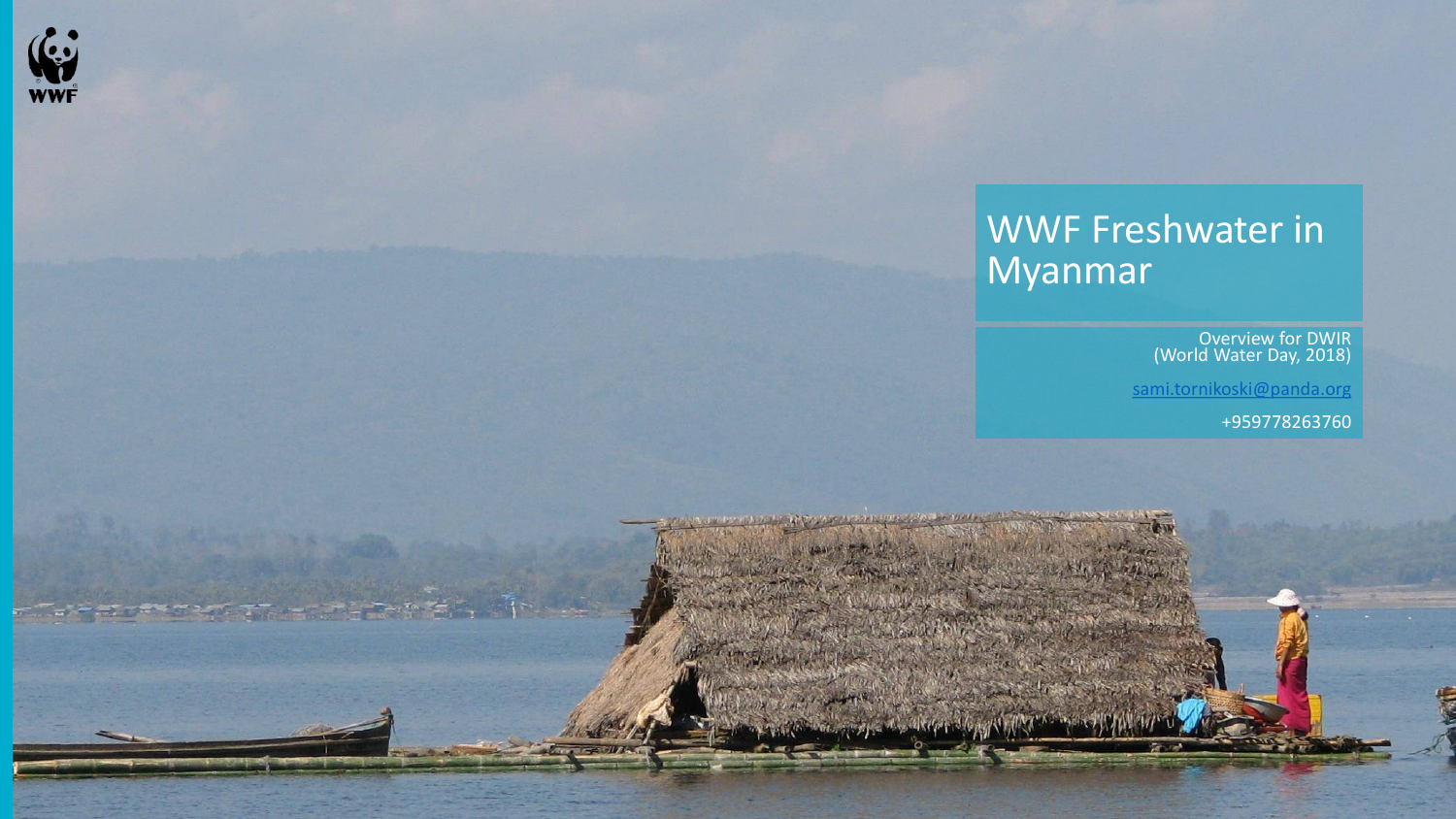# 3 key messages

- 1. Myanmar has globally important unique rivers with high conservation value that are still flowing free;
- 2. Species (including river dolphins and migratory fish) are under increasing pressure, which require specific attention that need focused projects on species and habitats;
- 3. It is important to understand main drivers affecting the river systems and ecology and address them with sustainable development solutions, in order to find balance between economic development and maintenance of ecological values, including ecosystem services.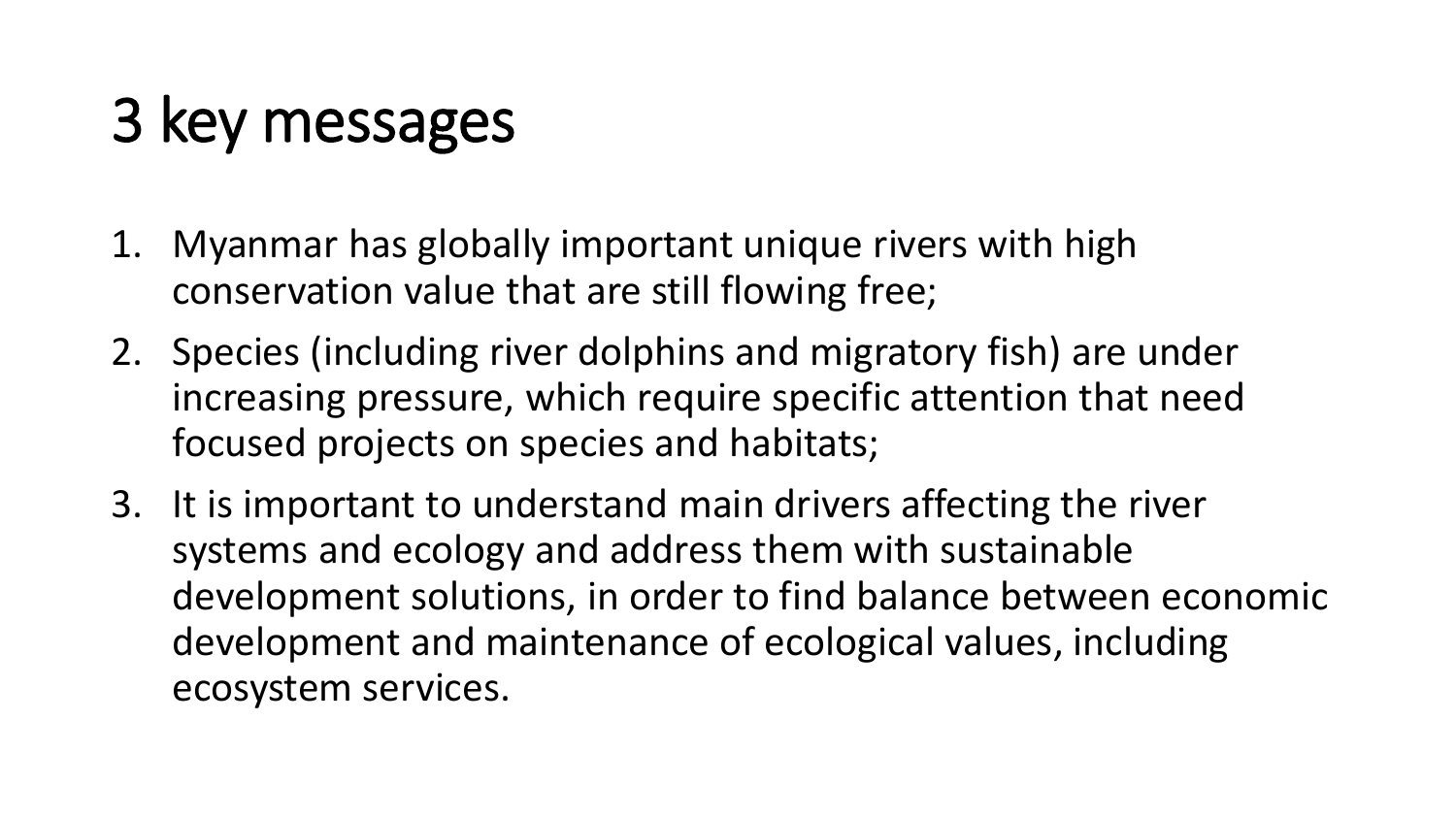### Why water is a priority for WWF



Source: WWF/ZSL, 2016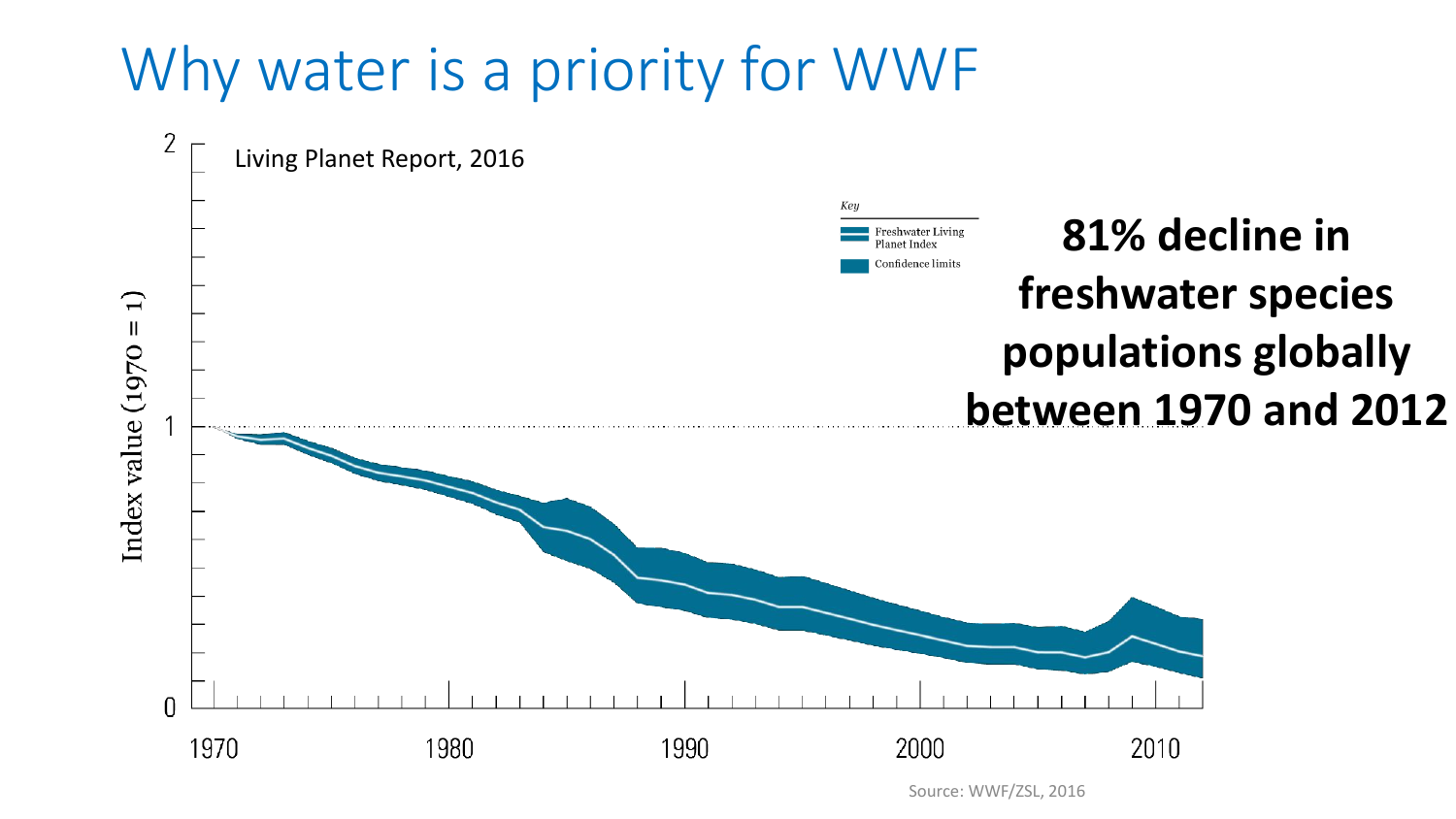#### **River status**

 $\mathbf{L}$ 

Free-flowing rivers<br>(CII > 99% from source to sink)

 $\vert$  s

Good connectivity status (CF) 95%

 $\dot{M}$ 

 $\sim$ 

Connectivity below<br>threshold (CSI < 15%)

M

#### Contigous river length

L: Large river (> 1000 km) M: Medium river (> 500 km) S: Small river (c 500 km)



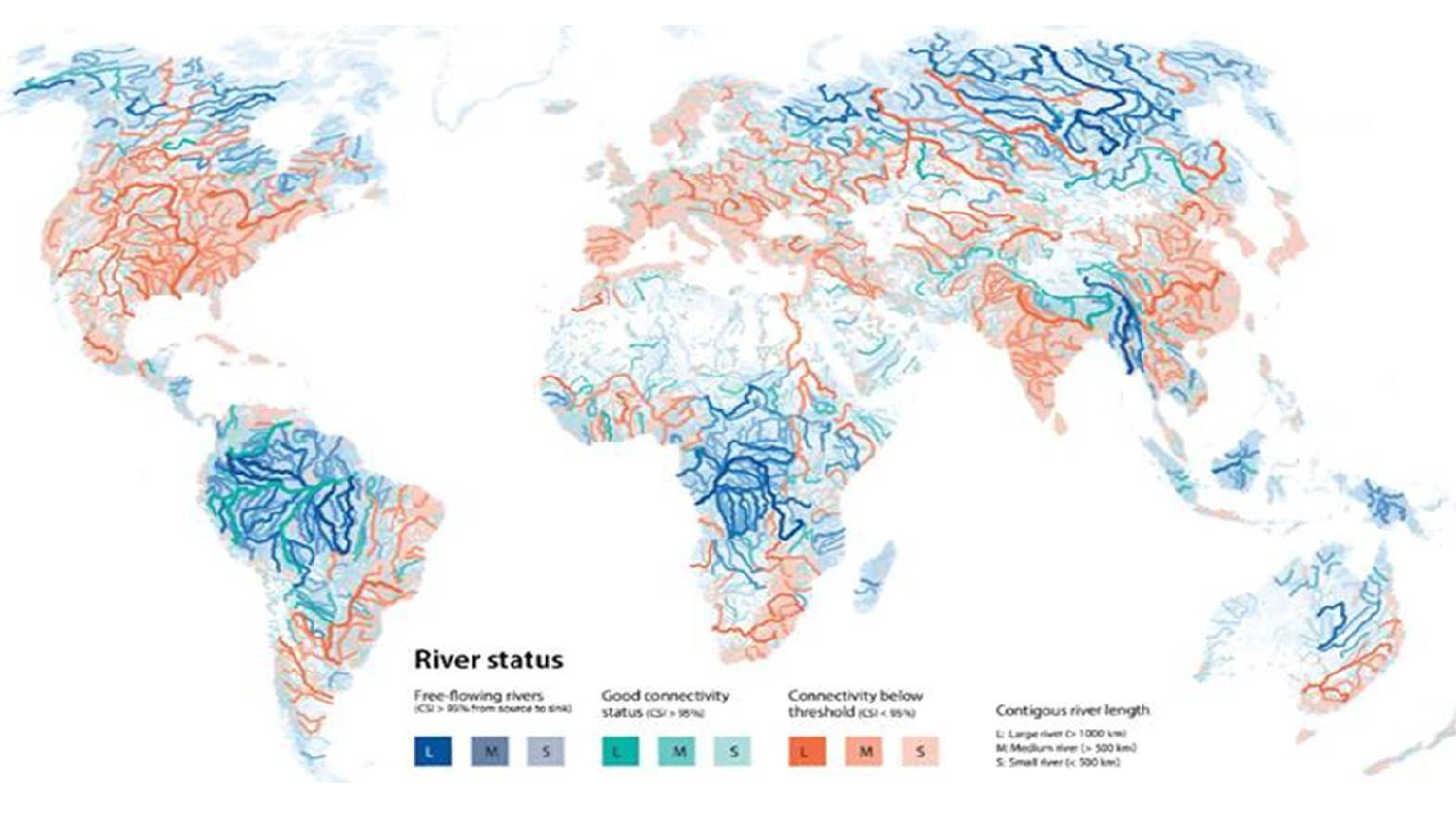### Freshwater Objectives: **WWF Myanmar** Free flowing and ecologically functional rivers

| Hydropower and flows                             | <b>Basin Planning</b>                        | Rivers and the<br>Economy                                             | <b>Aquatic Habitats</b><br>and Species                                        |
|--------------------------------------------------|----------------------------------------------|-----------------------------------------------------------------------|-------------------------------------------------------------------------------|
| Main stems and high biodiversity areas flow free | Strong governance and<br>management in place | Minimized impact on<br>quality and quantity,<br>trade-offs considered | HCV habitats protected,<br>key species populations<br>protected, 100 dolphins |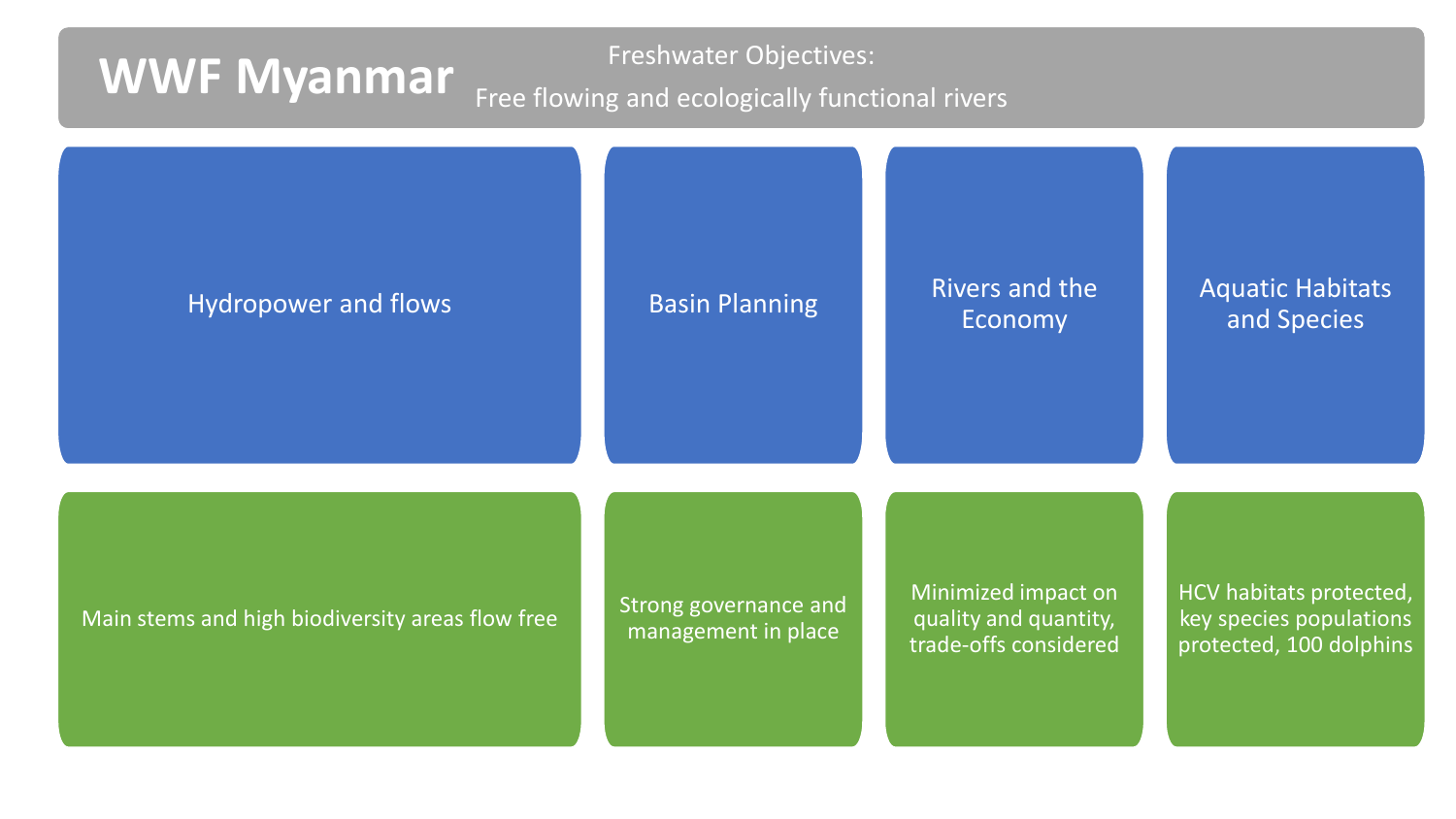## What are the projects we are currently implementing?

Ayeyarwady River in the Economy

Water Stewardship Working Group (private sector)

Ayeyarwady Geomorphology Studies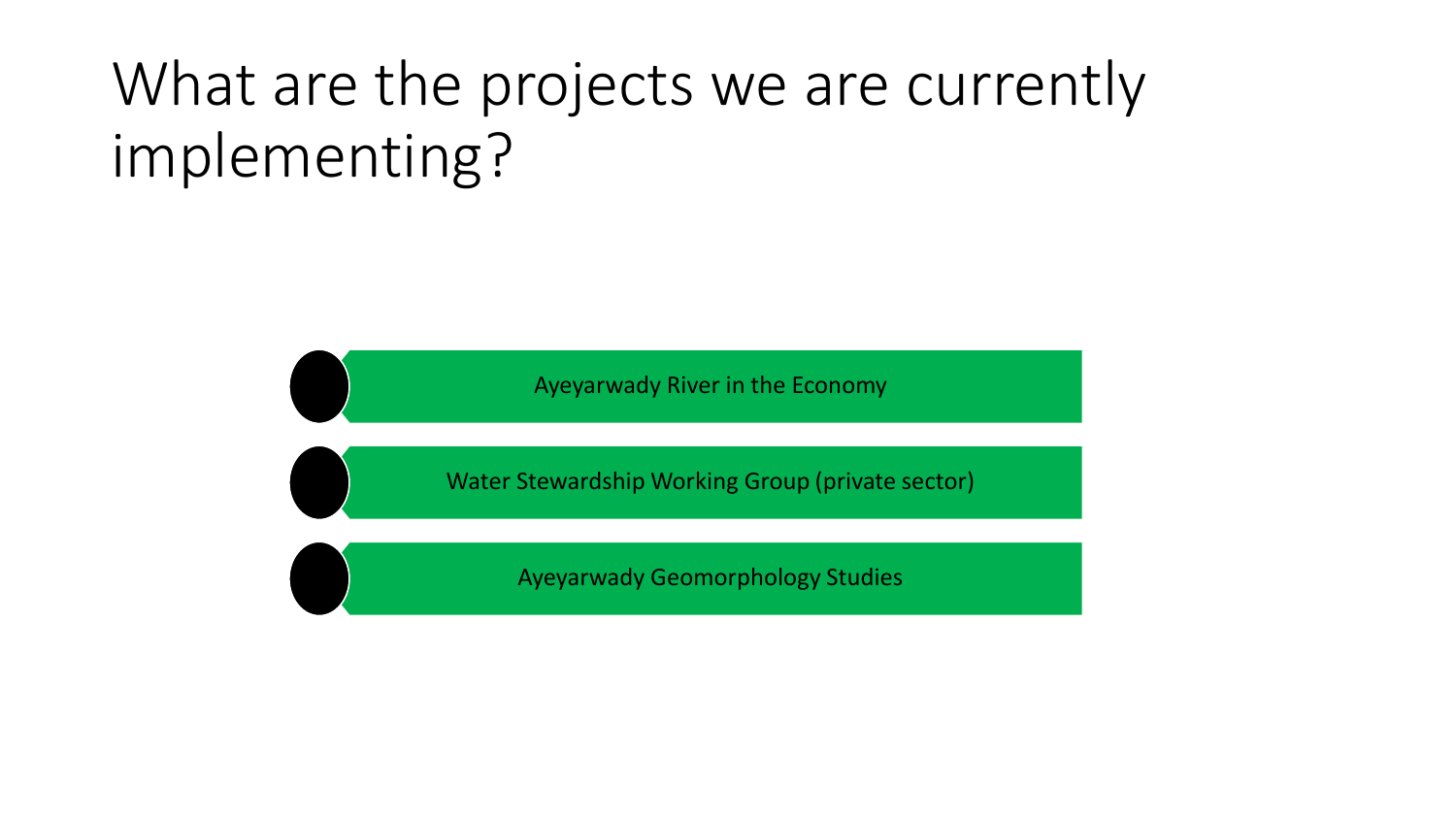### The Ayeyarwady River in the Economy



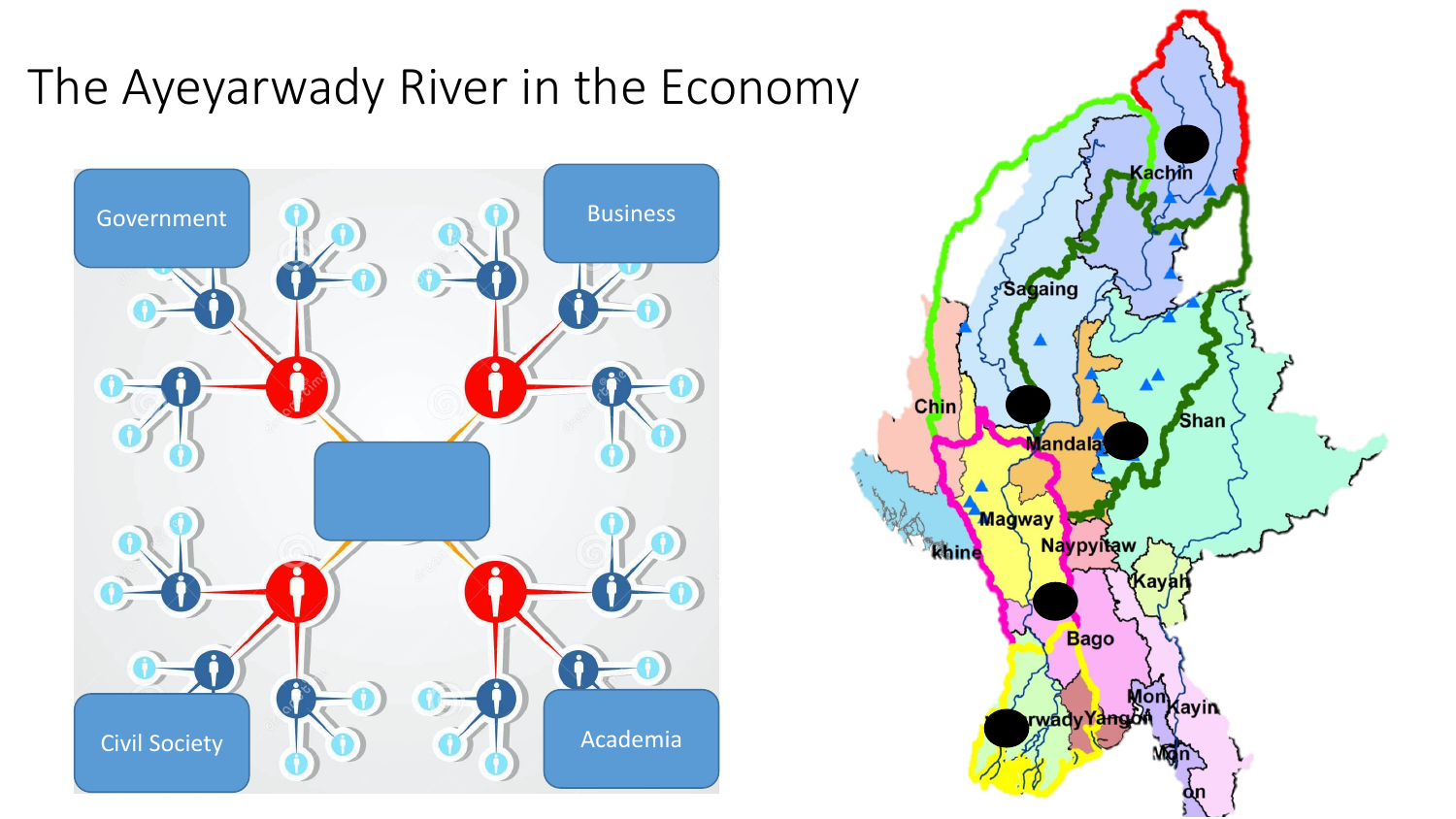## Water Stewardship Working Group (since Dec 2016)

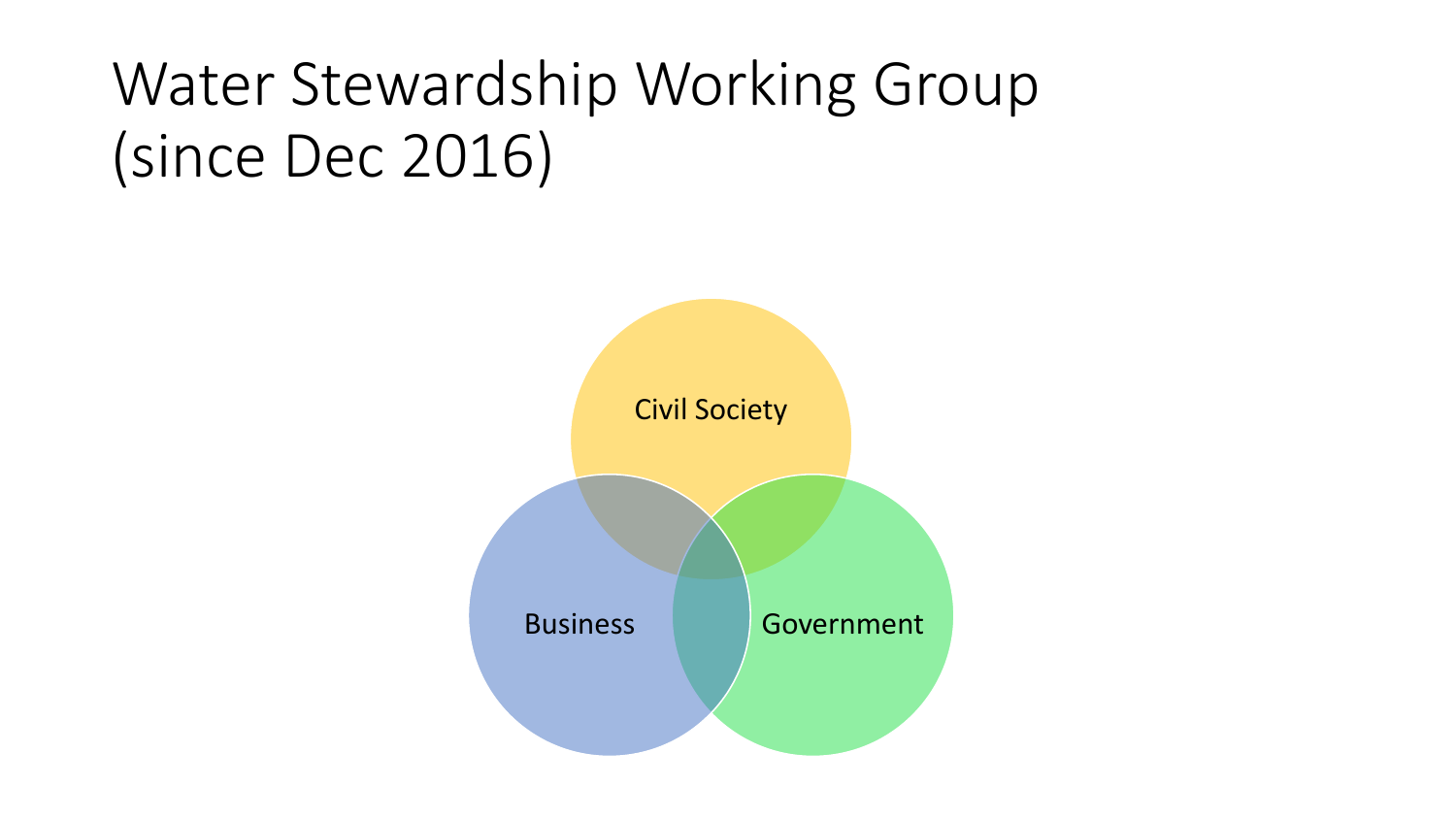## Ayeyarwady Geomorphology Studies (+SOBA3)